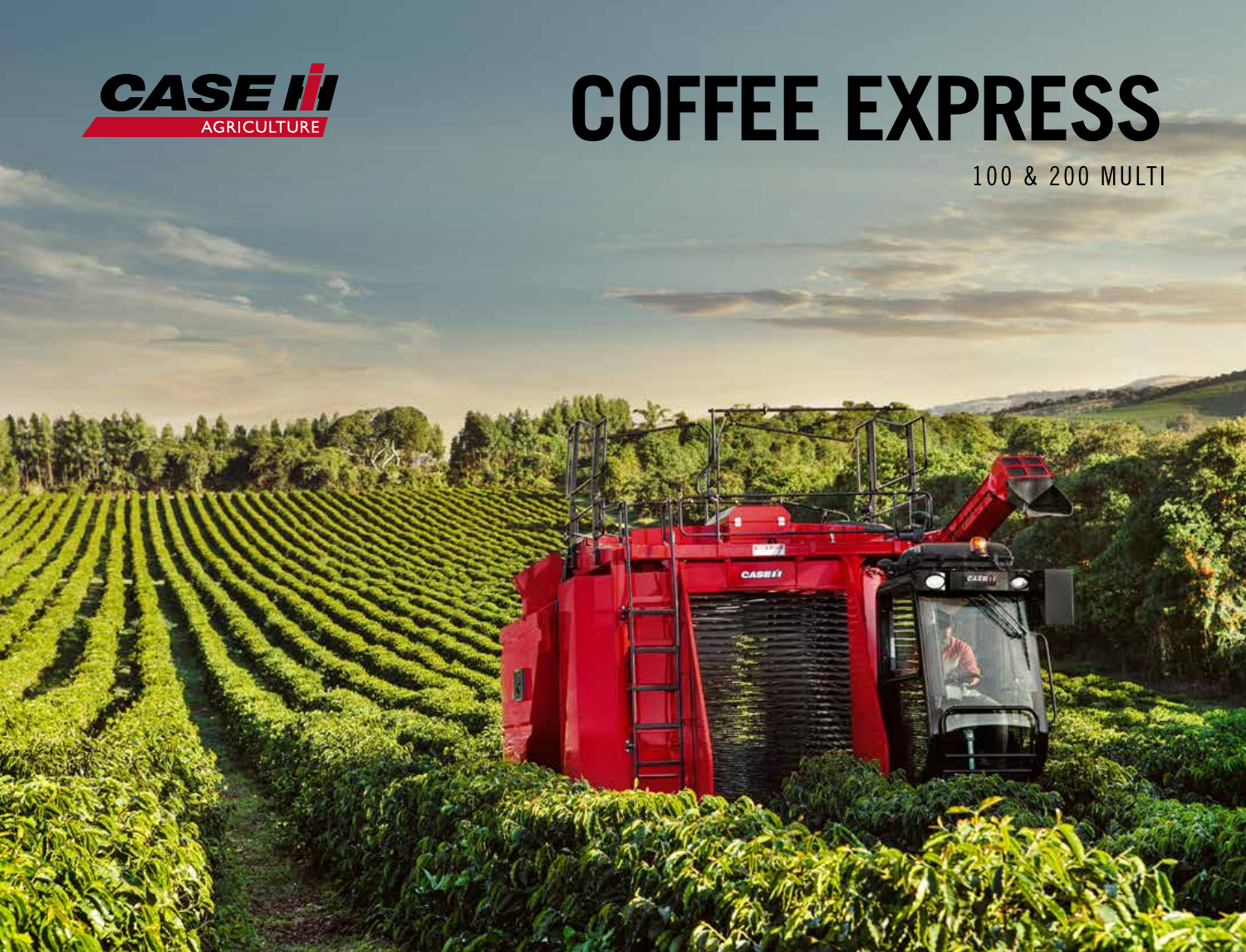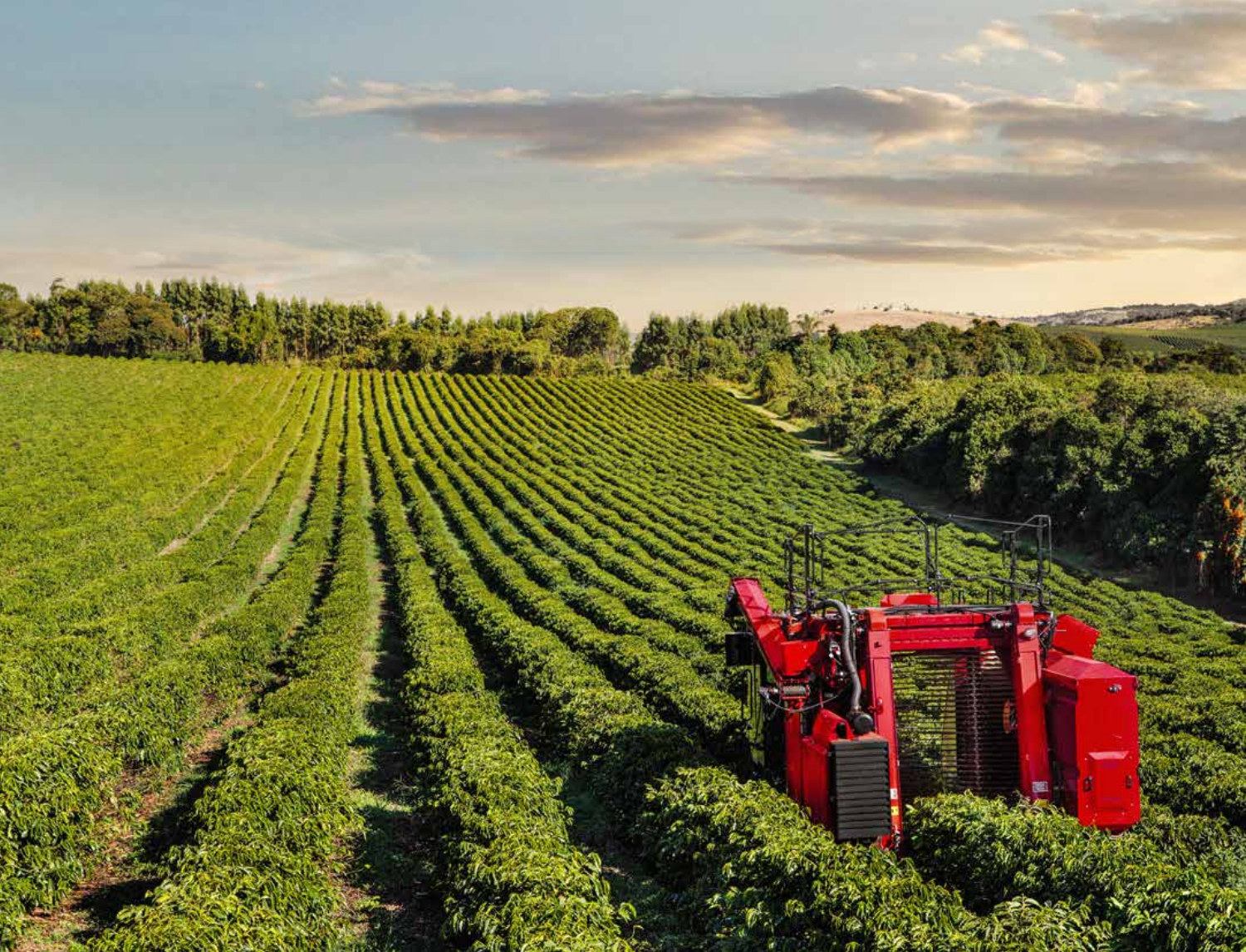#### **ADVANTAGES**

- $\blacksquare$  Excellence in full and selective harvesting. preserving plant longevity
- $\blacksquare$  Versatility and agility when harvesting in the most adverse conditions
- **Lower operational costs**





## **THE COFFEE EXPRESS**

for maximum productivity from the very first harvest

Case IH employs the best in beans harvesting technology in its coffee harvesters. The unique hydraulic brake system combined with the design of the roller executes high performance harvesting with the lowest damage to plants and less pulling off of leaves, for the gentlest handling. This unique system also provides greater versatility, giving the producer the option to do selective or full harvesting.

Equipped with a fuel-efficient engine and easy maintenance, Case IH harvesters benefit from reduced operating costs, increasing the producer's profitability.

#### **THE NEW MODEL COFFEE HARVESTERS**

The Coffee Express 100 pull-type and the Coffee Express 200 self-propelled provide the farmer with even more benefits than the previous models, for greater efficiency and reliability.